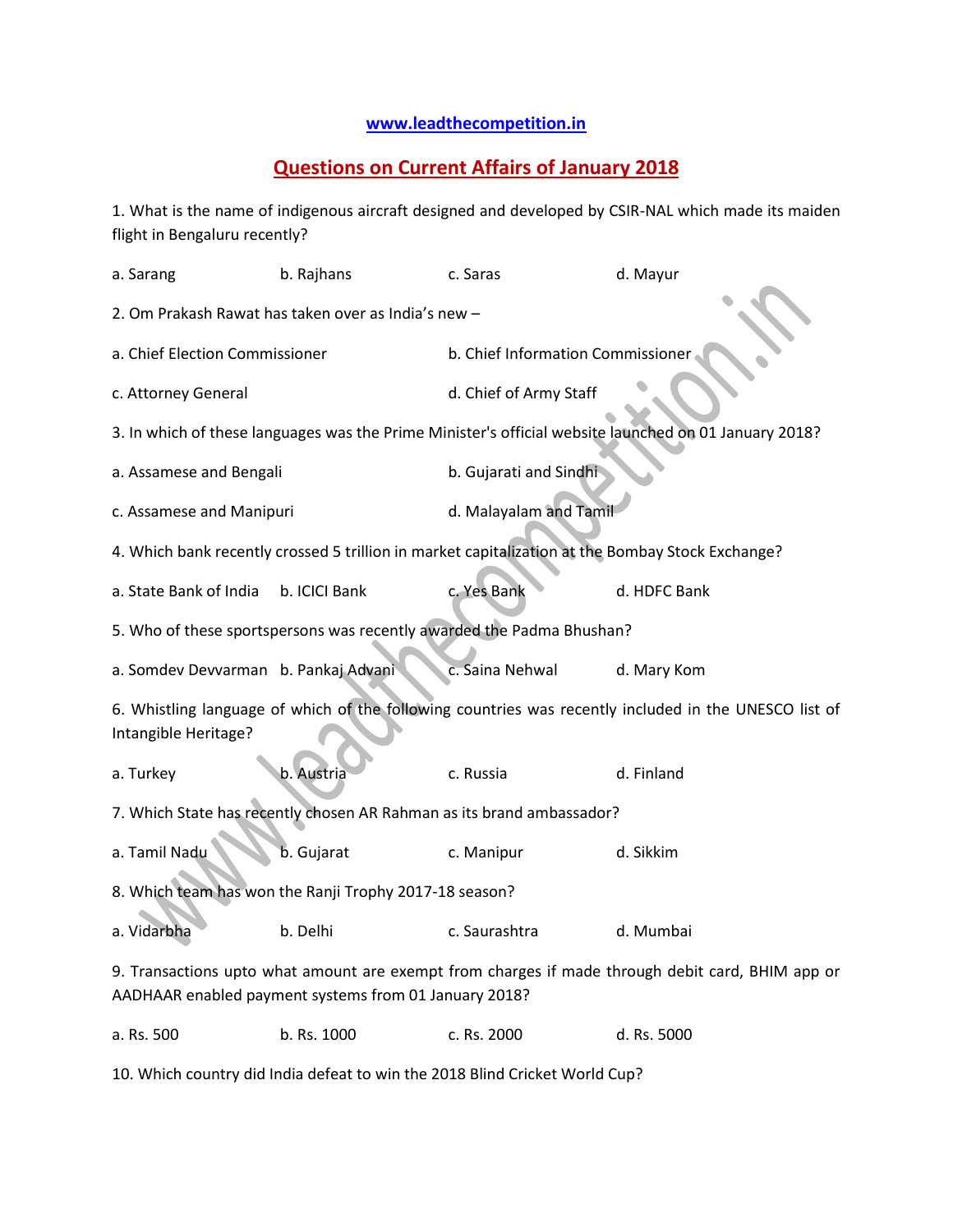| a. Pakistan                                                                                                                                                                                               | b. Bangladesh                                               | c. Australia                                                                    | d. England                                                                                         |  |  |  |
|-----------------------------------------------------------------------------------------------------------------------------------------------------------------------------------------------------------|-------------------------------------------------------------|---------------------------------------------------------------------------------|----------------------------------------------------------------------------------------------------|--|--|--|
| 11. At which of the following places was iCreate (International Centre for Entrepreneurship and<br>Technology) inaugurated by the Prime Minister Shri Narendra Modi and Israeli PM Benjamin<br>Netanyahu? |                                                             |                                                                                 |                                                                                                    |  |  |  |
| a. Pachpadra                                                                                                                                                                                              | b. Dev Dholera                                              | c. Palitana                                                                     | d. Nadiad                                                                                          |  |  |  |
| Trophy)?                                                                                                                                                                                                  |                                                             |                                                                                 | 12. Who of the following has been awarded the ICC Men's Cricketer of the Year (Sir Garfield Sobers |  |  |  |
| a. Steve Smith                                                                                                                                                                                            | b. Karunaratne                                              | c. Virat Kohli                                                                  | d. Dean Elgar                                                                                      |  |  |  |
|                                                                                                                                                                                                           |                                                             |                                                                                 | 13. The new Rs. 10 currency notes being introduced by the RBI have the picture of which monument?  |  |  |  |
| a. Sanchi Stupa                                                                                                                                                                                           | b. Red Fort                                                 | c. Somnath Temple                                                               | d. Sun Temple                                                                                      |  |  |  |
|                                                                                                                                                                                                           |                                                             |                                                                                 | 14. At which of the following institute was India's fastest computer, Pratyush unveiled recently?  |  |  |  |
| a. Indian Institute of Astrophysics, Bengaluru                                                                                                                                                            |                                                             |                                                                                 | b. Indian Institute of Tropical Meteorology, Pune                                                  |  |  |  |
| d. Institute of Rural Management, Jaipur<br>c. Indian Institute of Science, Bengaluru                                                                                                                     |                                                             |                                                                                 |                                                                                                    |  |  |  |
| 15. Which two countries play the cricket test series known as the Freedom Series?                                                                                                                         |                                                             |                                                                                 |                                                                                                    |  |  |  |
|                                                                                                                                                                                                           |                                                             |                                                                                 |                                                                                                    |  |  |  |
| a. India and South Africa                                                                                                                                                                                 |                                                             | c. India and Pakistan                                                           |                                                                                                    |  |  |  |
| c. India and England                                                                                                                                                                                      |                                                             | d. India and Australia                                                          |                                                                                                    |  |  |  |
|                                                                                                                                                                                                           |                                                             | 16. Who of the following has been awarded the Filmfare Best Actor Award (Male)? |                                                                                                    |  |  |  |
| a. Rajkummar Rao                                                                                                                                                                                          | b. Irrfan Khan                                              | c. Varun Dhawan                                                                 | d. Akshay Kumar                                                                                    |  |  |  |
|                                                                                                                                                                                                           | 17. How many digits does the Virtual ID for Aadhar contain? |                                                                                 |                                                                                                    |  |  |  |
| a.16                                                                                                                                                                                                      | b.12                                                        | c.8                                                                             | d. 10                                                                                              |  |  |  |
|                                                                                                                                                                                                           |                                                             | 18. Where is the Jagadguru Rambhadracharya Handicapped University located?      |                                                                                                    |  |  |  |
| a. Nashik                                                                                                                                                                                                 | a. Jamshedpur                                               | a. Chitrakoot                                                                   | a. Madurai                                                                                         |  |  |  |
|                                                                                                                                                                                                           | 19. Vijay, the mascot of Khelo India campaign is a/an -     |                                                                                 |                                                                                                    |  |  |  |
| a. Bear                                                                                                                                                                                                   | b. Elephant                                                 | c. Leopard                                                                      | d. Tiger                                                                                           |  |  |  |
|                                                                                                                                                                                                           |                                                             | 20. Ambassador of which country to India has been awarded the Padma Bhushan?    |                                                                                                    |  |  |  |
| a. United States                                                                                                                                                                                          | b. Israel                                                   | c. Russia                                                                       | d. Singapore                                                                                       |  |  |  |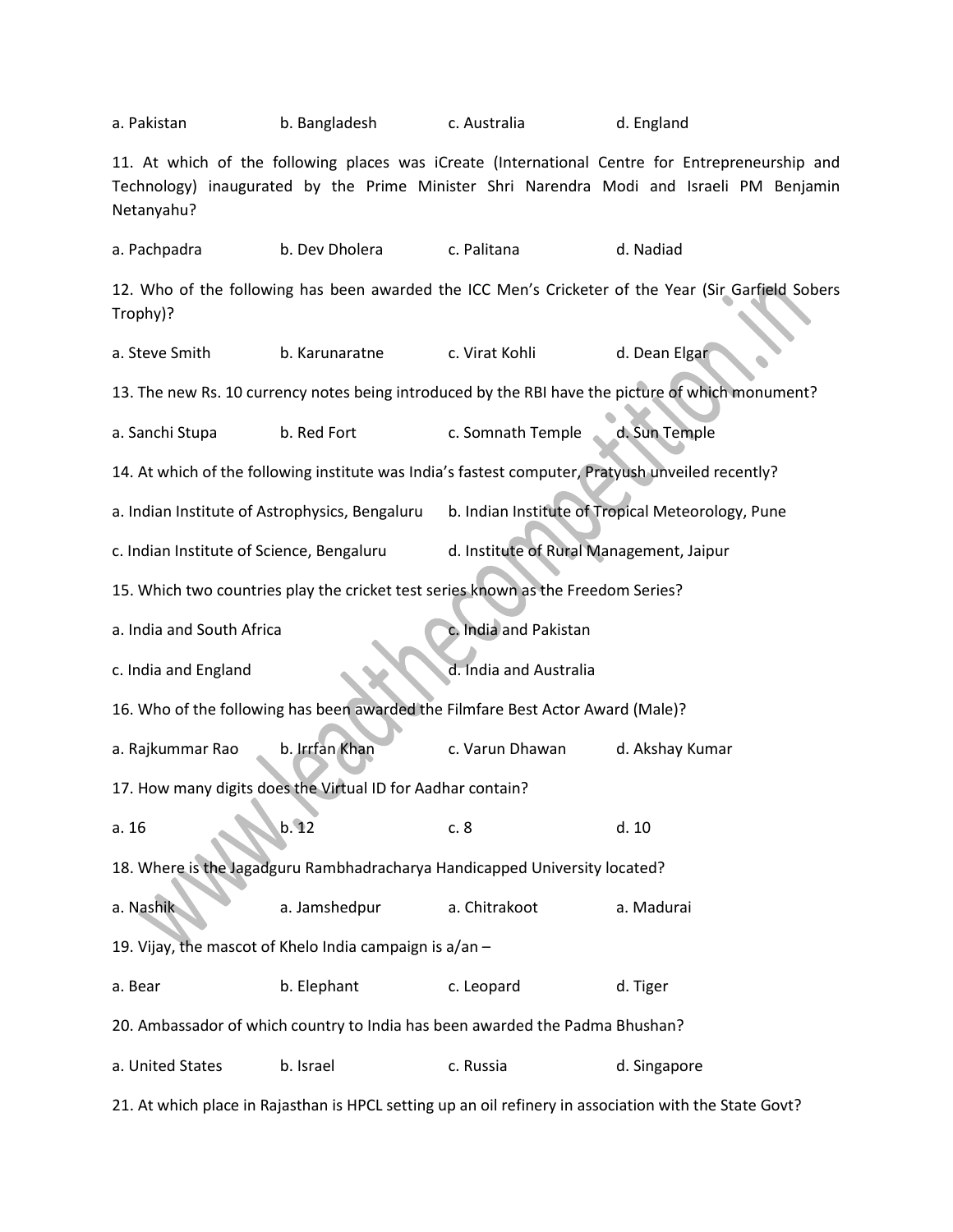| a. Barmer                                                                                                                                                      | b. Kota                                                                                                          | c. Udaipur                            | d. Ajmer                                                                                              |  |  |  |
|----------------------------------------------------------------------------------------------------------------------------------------------------------------|------------------------------------------------------------------------------------------------------------------|---------------------------------------|-------------------------------------------------------------------------------------------------------|--|--|--|
| 22. Imperfect is a book written by -                                                                                                                           |                                                                                                                  |                                       |                                                                                                       |  |  |  |
| a. Dilip Vengsarkar                                                                                                                                            | b. Ravi Shastri                                                                                                  | c. Navjot Singh                       | d. Sanjay Manjrekar                                                                                   |  |  |  |
|                                                                                                                                                                | 23. Which film has been awarded the Golden Globe Award for best Motion Picture - Animated?                       |                                       |                                                                                                       |  |  |  |
| a. Coco                                                                                                                                                        | b. The Boss Baby                                                                                                 | c. The Breadwinner                    | d. Ferdinand                                                                                          |  |  |  |
| 30MKI?                                                                                                                                                         |                                                                                                                  |                                       | 24. From which of the bases did the Union Minister of Defence Ms Nirmala Sitharaman fly in a Sukhoi   |  |  |  |
| a. Adampur                                                                                                                                                     | b. Jamnagar                                                                                                      | c. Jodhpur                            | d. Pune                                                                                               |  |  |  |
|                                                                                                                                                                |                                                                                                                  |                                       | 25. Which of the following States has been declared Open Defecation Free in the north-eastern region? |  |  |  |
| a. Mizoram                                                                                                                                                     | b. Tripura                                                                                                       | c. Assam                              | d. Arunachal Pradesh                                                                                  |  |  |  |
| in March 2018?                                                                                                                                                 | 26. Which of these has been designated as the new venue for 105 <sup>th</sup> Indian Science Congress to be held |                                       |                                                                                                       |  |  |  |
| a. Guwahati                                                                                                                                                    | b. Imphal                                                                                                        | c. Gorakhpur                          | d. Gangtok                                                                                            |  |  |  |
| 27. Which of the following countries recently teamed up with China Telecom Global for additional<br>internet bandwidth ending India's monopoly in the country? |                                                                                                                  |                                       |                                                                                                       |  |  |  |
| a. Nepal                                                                                                                                                       | b. Bhutan                                                                                                        | c. Bangladesh                         | d. Myanmar                                                                                            |  |  |  |
| 28. Colin Munro, who became the first cricketer to score 3 centuries in international T20 matches<br>belongs to $-$                                            |                                                                                                                  |                                       |                                                                                                       |  |  |  |
| a. Australia                                                                                                                                                   | b. South Africa                                                                                                  | c. New Zealand                        | d. England                                                                                            |  |  |  |
| 29. Who of the following has been conferred the first Mufti Mohammed Sayeed Award for Probity in<br>Politics and Public Life by J & K Govt?                    |                                                                                                                  |                                       |                                                                                                       |  |  |  |
| a. Chandrababu Naidu b. Manohar Parikkar                                                                                                                       |                                                                                                                  | c. Chandrashekhar Rao d. Nitish Kumar |                                                                                                       |  |  |  |
| 30. Which of these monuments in New Delhi was renamed after Israeli city Haifa?                                                                                |                                                                                                                  |                                       |                                                                                                       |  |  |  |
| a. India Gate                                                                                                                                                  | b. Teen Murti                                                                                                    | c. Buddha Gardens                     | d. Humayun's Tomb                                                                                     |  |  |  |
|                                                                                                                                                                | 31. With which of the following sports is Aanchal Thakur associated?                                             |                                       |                                                                                                       |  |  |  |
| a. Skiing                                                                                                                                                      | b. Mountaineering                                                                                                | c. Car racing                         | d. Swimming                                                                                           |  |  |  |
| 32. SFOORTI is a mobile application (App) launched by the Ministry of -                                                                                        |                                                                                                                  |                                       |                                                                                                       |  |  |  |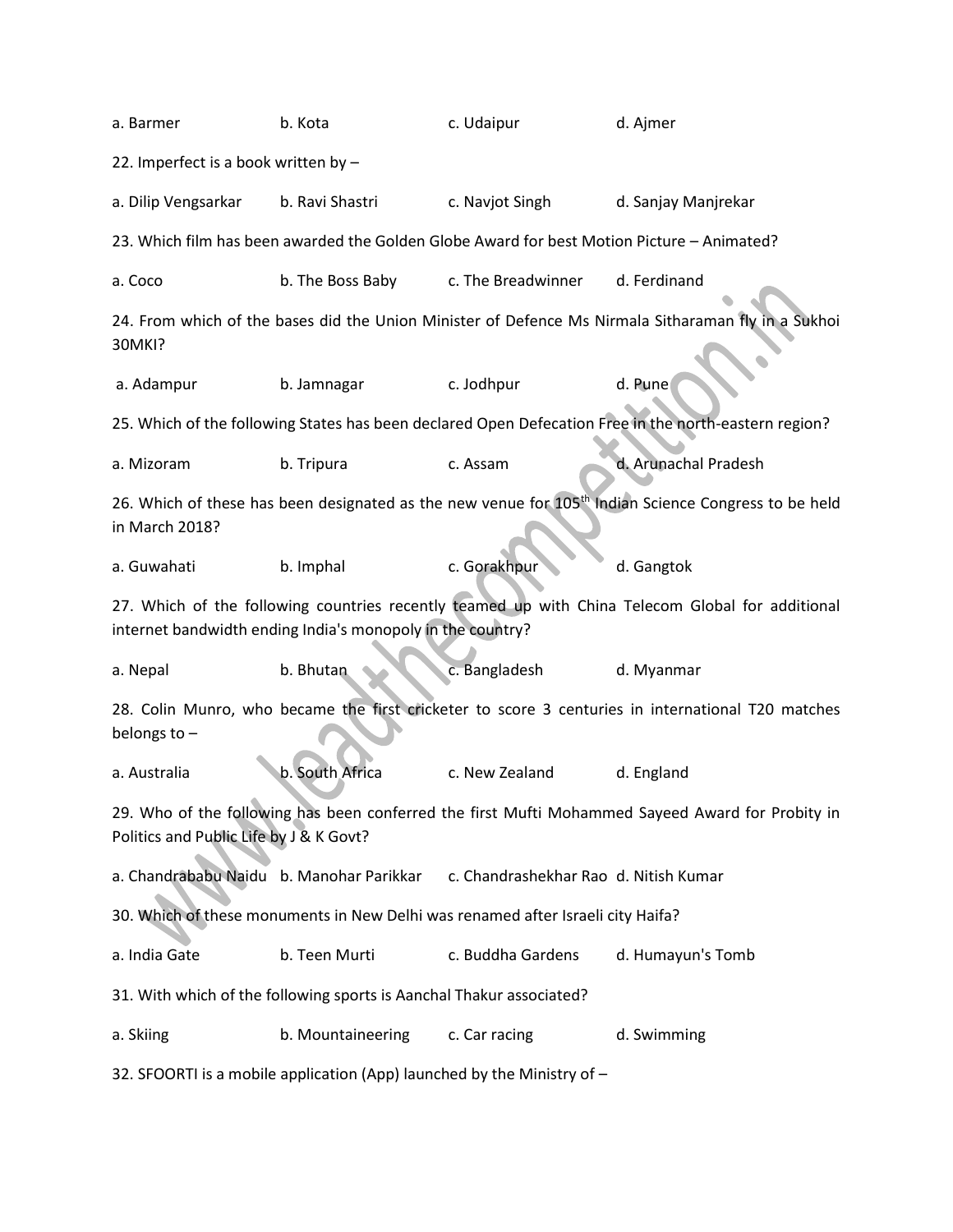| a. Civil Aviation                                                                                        | b. Mining                                                                                   | c. Railways         | d. Transport                                                                                         |  |  |  |
|----------------------------------------------------------------------------------------------------------|---------------------------------------------------------------------------------------------|---------------------|------------------------------------------------------------------------------------------------------|--|--|--|
| 33. In which State was the 7 <sup>th</sup> edition of Rashtriya Sanskriti Mahotsav held in January 2018? |                                                                                             |                     |                                                                                                      |  |  |  |
| a. Goa                                                                                                   | b. Gujarat                                                                                  | c. Uttarakhand      | d. Karnataka                                                                                         |  |  |  |
|                                                                                                          | 34. Which country recently appointed a Minister of Loneliness?                              |                     |                                                                                                      |  |  |  |
| a. United Kingdom                                                                                        | b. Australia                                                                                | c. Norway           | d. Finland                                                                                           |  |  |  |
|                                                                                                          | 35. Who of the following has been awarded the Padma Vibhushan recently?                     |                     |                                                                                                      |  |  |  |
| a. Yesudas                                                                                               | b. S Janaki                                                                                 | c. Ilaiyaraja       | d. SP Balasubramaniam                                                                                |  |  |  |
|                                                                                                          | 36. Who is the singer of Bharat ke Veer anthem launched by the Minister of Home Affairs?    |                     |                                                                                                      |  |  |  |
| a. Rahat Fateh Ali Khan                                                                                  |                                                                                             | b. Kailesh Kher     |                                                                                                      |  |  |  |
| c. Mika Singh                                                                                            |                                                                                             | d. Sukhvinder Singh |                                                                                                      |  |  |  |
| 37. Which Indian film star has been awarded the Crystal Award by World Economic Forum?                   |                                                                                             |                     |                                                                                                      |  |  |  |
| a. Shah Rukh Khan                                                                                        | b. Aamir Khan                                                                               | c. Akshay Kumar     | d. Salman Khan                                                                                       |  |  |  |
| 38. Who has composed the music for Khelo India anthem - Aur khelna chahte hain hum?                      |                                                                                             |                     |                                                                                                      |  |  |  |
| a. Anu Mallick                                                                                           | b. Louis Bank                                                                               | c. Salim Suleiman   | d. Vishal Bhardwaj                                                                                   |  |  |  |
|                                                                                                          | 39. Who of the following has been awarded the Bharat Award for bravery?                     |                     |                                                                                                      |  |  |  |
| a. Nazia                                                                                                 | b. Netravati Chavan                                                                         | c. Karanbeer Singh  | d. Laxmi Yadav                                                                                       |  |  |  |
| 40. Which State observes its formation day on 24 January?                                                |                                                                                             |                     |                                                                                                      |  |  |  |
| a. Rajasthan                                                                                             | b. Karnataka                                                                                | c. Uttarakhand      | d. Uttar Pradesh                                                                                     |  |  |  |
| Republic Day celebrations 2018?                                                                          |                                                                                             |                     | 41. Which of the following was awarded the Best Marching Contingent among the three services at the  |  |  |  |
| a. Kumaon Regiment                                                                                       | b. Jat Regiment                                                                             | c. Punjab Regiment  | d. Bihar Regiment                                                                                    |  |  |  |
| 2018?                                                                                                    |                                                                                             |                     | 42. Which Indian tennis player was the runner-up in the Mixed Doubles section of the Australian Open |  |  |  |
| a. Rohan Bopanna                                                                                         | b. Mahesh Bhupathi                                                                          | c. Yuki Bhambri     | d. Somdev Devvarman                                                                                  |  |  |  |
|                                                                                                          | 43. Who of the following has been awarded the Best Parliamentarian Award for the year 2017? |                     |                                                                                                      |  |  |  |
| a. Ghulam Nabi Azad                                                                                      | b. Bhartruhari Mahtab c. Dinesh Trivedi                                                     |                     | d. M Veerappa Moily                                                                                  |  |  |  |